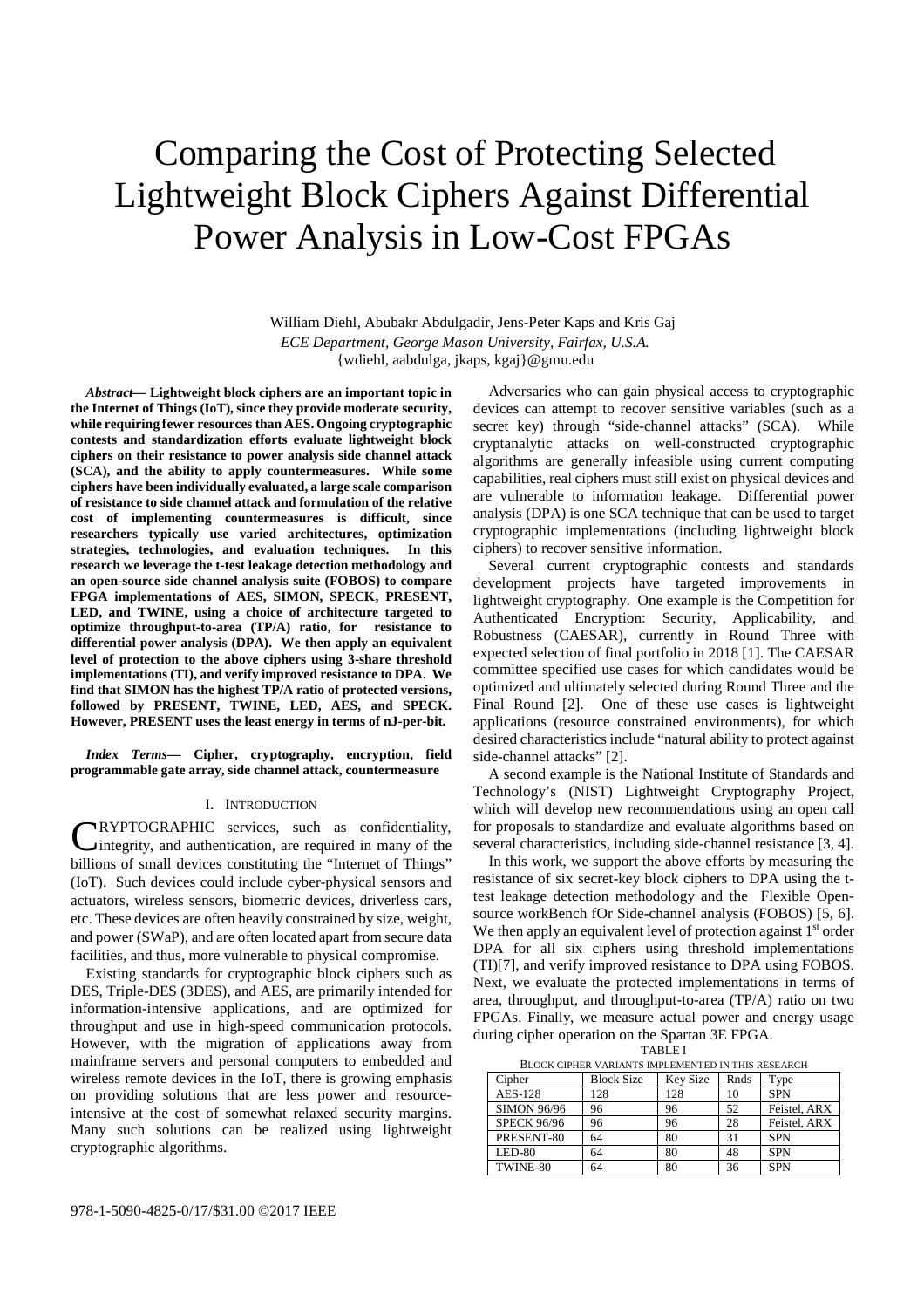# II. BACKGROUND AND PREVIOUS WORK

# *A. Block ciphers implemented in this research*

 The major characteristics of the block cipher variants implemented in this research are shown in Table I. The reader is referred to  $[8 - 12]$  for the detailed specifications of all implemented ciphers. Five of these ciphers are used as cryptographic primitives for authenticated ciphers being evaluated in the CAESAR third round competition, including CLOC-AES, CLOC-TWINE, AES-JAMBU, SIMON-JAMBU, SILC-AES, SILC-PRESENT, and SILC-LED [13, 14].

# *B. T-test Leakage Detection Methodology*

DPA is used to recover sensitive variables, such as all or a portion of a secret key, by statistically comparing differences between observed power measurements (e.g., collected in "power traces"), and the presumed contents of a sensitive intermediate variable, according to a hypothetical power model [15, 16]. However, the authors of [5] recognized that traditional DPA is time- and resource-intensive, in that the attacker must have access to the underlying architecture, and conduct expert analysis (often through trial-and-error) to develop an accurate power model.

In cases where we desire to show that a cryptographic implementation is leaking information, or determine whether or not our power-analysis countermeasures are effective, we can employ an expedited leakage assessment methodology called the t-test. As described in [5, 17], the Welch's t-test determines whether two distributions are different from one another. In contrast to attack-based testing, the t-test finds leakage of information without mounting an attack, does not rely on knowledge of the underlying architecture, and can quickly reveal when information leaks and when a countermeasure has failed. However, it does provide information about the difficulty of mounting an attack, and cannot be used to recover sensitive intermediate values, such as the secret key.

In the Welch's t-test, a figure of merit *t* is calculated as  $t =$  $(\mu_0 - \mu_1)/\sqrt{s_0^2/n_0 + s_1^2/n_1}$ , where  $\mu_0$  and  $\mu_1$  are means of distributions  $Q_0$  and  $Q_1$ ,  $s_0$  and  $s_1$  are standard deviations, and  $n_0$  and  $n_1$  are the cardinality of the distributions, or the number of samples. *t* also depends on degrees of freedom (*v*), however, *v* can be omitted in cases of equal cardinality, i.e.,  $n_0 = n_1$ , and the number of samples is sufficiently large, e.g.,  $n > 1000$ .

A t-test is performed on the populations  $Q_0$  and  $Q_1$ , which are characterized by normal distributions, and where the probability p of a sample belonging to both  $Q_0$  and  $Q_1$  is calculated as  $p = 2 \int_{|t|}^{\infty} f(t) dt$ , where  $f(t)$  is a probability distribution function (pdf). We assume the null hypothesis, i.e., that "samples are from the same population," and that we cannot differentiate between populations. Since |t| is a limit of the definite integral of the two-tailed pdf, we choose a threshold (e.g.,  $|t| > 4.5$ ) so that  $p$  is sufficiently small (e.g.,  $p < 10^{-5}$ ), that we can reject the null hypothesis. If, during our t-test, we encounter points in the time domain (i.e., "samples") where  $|t| > 4.5$ , we reject the null hypothesis that "the samples are from the same distribution" and conclude that "we can distinguish between  $Q_0$  and  $Q_1$ ," i.e., "the device is leaking information."

One method of evaluating leakage on a device, before and after application of countermeasures, is the "non-specific ttest." In one type of non-specific t-test, called a "fixed-versusrandom" t-test, we preselect some "fixed" sensitive data  $D$  (e.g., message). Then we randomly interleave the feeding of  $D$ , or random data, to the victim cipher. The power traces collected from the fixed data or random data are used to populate the  $Q_0$  and  $Q_1$  distributions (respectively), upon which the t-test is conducted. We repeat the fixed-versus-random t-test using several distinct data sets, in order to prevent "false positives" or "missed negatives" that can occur during analysis of only one data set [17].

## *C. Threshold Implementations*

Threshold implementations, or TI, are an algorithmic countermeasure against power-analysis side-channel attack. TI are based on secret sharing and multi-party communications, where the communications of a single party cannot be exploited to learn the secret content [19, 20].

TI improve upon traditional Boolean masking in that they provide security in the presence of glitches. Although Boolean masking provides mathematically-secure protection against DPA, it can fail in CMOS technology, since the power change that occurs in a CMOS gate during a transition due to a glitch is relatively large compared to normal operation of a device. Measuring the toggle rate of CMOS glitches has been used to successfully attack a masked version of AES [18].

A threshold implementation must have the following three properties, outlined in [7], to be provably secure against power analysis in the presence of glitches:

1. Non-completeness. Every function is independent of at least one share of each of the input variables. Defined formally, if  $c = F(a, b)$  and *a* and *b* are divided into *d* shares, then  $c_1 =$  $f_1(a_2, a_3, \ldots, a_d, b_2, b_3, \ldots, b_d), \ c_2 = f_2(a_1, a_3, \ldots, a_d, b_1, b_3,$ ...,  $b_d$ ,  $c_i = f_i(a_{\forall j:j\neq i}, b_{\forall k:k\neq i})$ . In other words, If  $c_i$  does not depend on  $a_i$  and  $b_i$ , it cannot leak information about  $a_i$  or  $b_i$ .

2. Correctness. The sum of the output shares gives the desired output. Formally,  $c = \bigoplus_{i=1}^{d}$ , where  $c_i = f_i(a, b)$ .

3. Uniformity. A realization of sharing  $c = F(a, b)$  is uniform if for all distributions of the inputs  $\alpha$  and  $\beta$ , the output distribution preserves the input distribution. In other words, if the input function is a permutation, the output function should also be a permutation.

A non-linear function of algebraic degree 2, such as  $c = ab$ (e.g., a 2-input and gate), can be shared using three TI shares, since  $d + 1$  shares are required to share a function of degree d. However, as discussed in [21, 22], achieving the TI uniformity property is not trivial. This property can be achieved by supplying fresh random bits (e.g., "resharing" or "remasking" randomness), however, this requires the resourcing of sufficient randomness, which must either be imported into the device, or generated internally at run-time. Thus, the decision to use 3 share TI which require an increased number of random bits, or 4-share TI with more required resources but no additional randomness, is an engineering design tradeoff.

### *D. Our contribution*

AES, PRESENT, LED, SIMON and SPECK have been previously protected against differential power analysis using threshold implementations, and the subsequent resistance has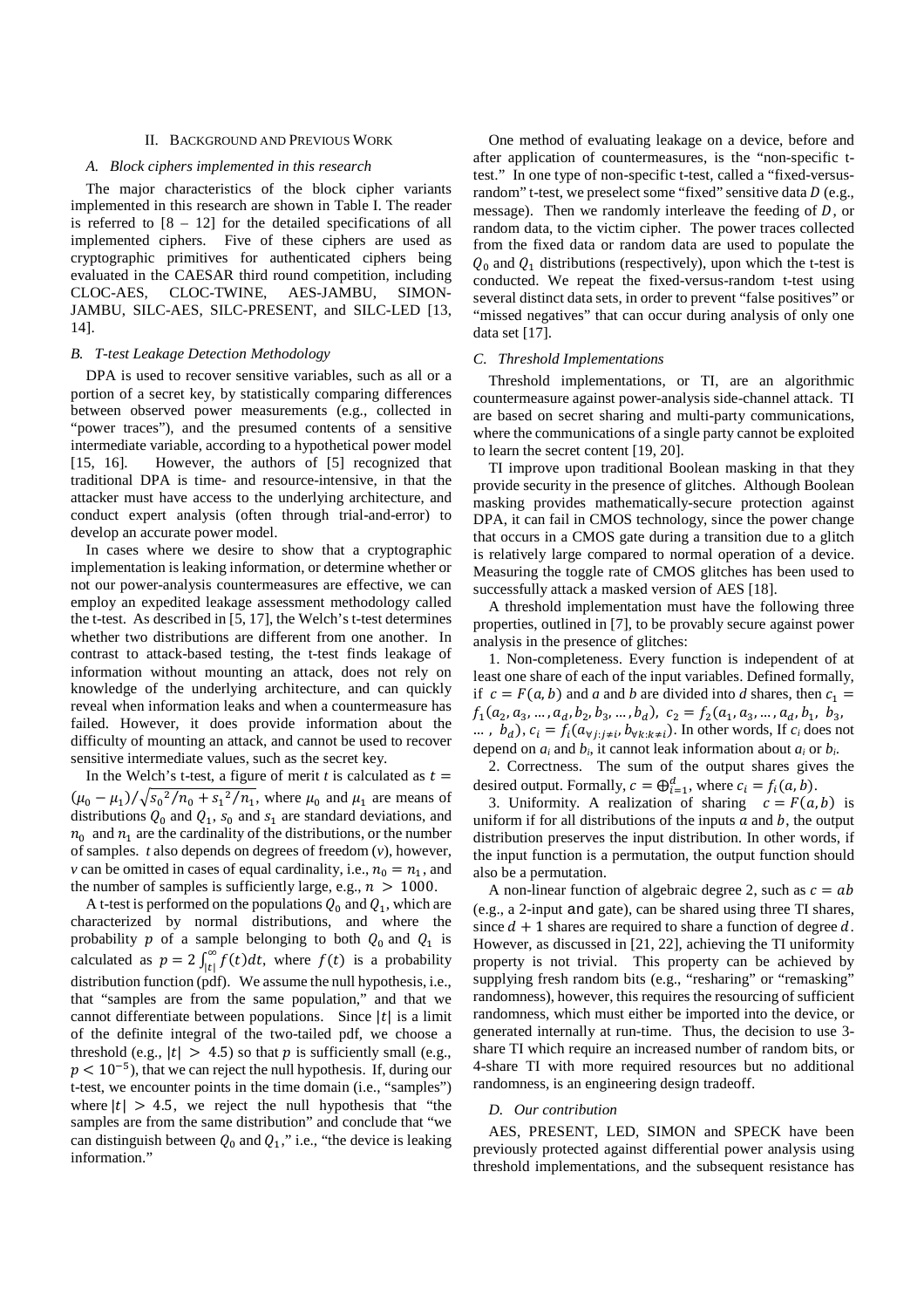been evaluated in ASIC or FPGA  $[21 - 27]$ . However, these evaluations are by individual research groups, which implement only the targeted cipher and do not conduct direct measurements of other ciphers. Although these results can be compared to other results in literature, it is more desirable to perform a direct comparison of all ciphers, i.e., implemented by the same hardware designers and evaluated on the same test bench, to eliminate differences in implementer style or choice of hardware. We facilitate a relevant comparison by implementing six block ciphers, protecting each cipher with an identical level of protection to DPA, evaluating the unprotected and protected versions of all ciphers in an identical analysis suite, and comparing ciphers in terms of area, throughput, throughput-to-area (TP/A) ratio, power, and energy.

To our knowledge, we present the first documented, verified, and benchmarked results of 3-share TI-protected implementation of TWINE.

Additionally, whereas most studies focus solely on the increase in resources (e.g., LUTs, slices, gate equivalents, etc.), we select throughput-to-area (TP/A) ratio (i.e., Mbps/LUT) as an evaluation metric. This helps to emphasize the fact that 1) sufficient throughput is a valid but often under-prioritized metric in evaluation of lightweight ciphers, and 2) the maximum clock frequency of FPGAs is significantly affected by additional routing complexity of DPA-protected designs, as well as additional logic contributing to the critical path.

Furthermore, implementations in  $[21 - 25]$  utilize "antioptimization" features to ensure the compiler does not remove protections during synthesis and implementation, but do not discuss the costs of anti-optimization constraints. Our data collected from six protected cipher implementations allow us to characterize the expected degradations in area, throughput, and TP/A ratio on both target FPGAs.

Finally, the t-test leakage detection methodology introduced in [5] and further explained in [17] is designed to provide a lesscomprehensive, but far-less time consuming evaluation of side channel leakage. We validate this methodology by providing a large-scale comparison of multiple ciphers which would be enormously difficult using traditional methods of DPA evaluation.

# III. METHODOLOGY

# *A. Overview*

Our methodology for this research is as follows: 1) We develop implementations for the six ciphers using register transfer level (RTL) methodology in VHDL. In order to maximize throughput-to-area (TP/A) ratio, we use a full-width datapath, basic iterative architecture when possible; 2) We evaluate DPA resistance of the unprotected ciphers using the FOBOS architecture (see below description) and the Welch's ttest leakage detection methodology. Leakage is evaluated using a non-specific "fixed-versus-random" t-test consisting of 2000 high-fidelity (i.e., over 20,000 samples per block encryption) traces, on a custom-modified Spartan 3E FPGA clocked externally at 500 KHz to minimize inductive and capacitive leakage attenuation; 3) We modify victim ciphers to include a maximum of three shares of TI protection (3-share TI), and try to minimize additional required randomness for refreshing and resharing masks; 4) We verify improved DPA resistance of the

protected ciphers on FOBOS using the methodology described above. Per the recommendations of [17], we verify the results of the fixed-versus-random t-test with at least two sets of fixed data; 5) We implement all versions on two FPGAs, the Spartan 3E (i.e., used in the FOBOS architecture) and in the Virtex-7 (i.e., a high-end FPGA). Implementations use Xilinx 14.7 ISE. We prevent Block RAM (BRAM) and DSP instantiation in order to ensure a fair comparison between ciphers. Ciphers are compared in terms of area (LUTs), throughput (Mbps), and throughput-to-area (TP/A) ratio; and 6) We measure actual power (mW) for each version on the Spartan 3E FPGA at a fixed frequency of 5 MHz and compute energy-per-bit (nJ/bit) by measuring an amplified voltage across a shunt resistor coupled to the FOBOS test bench.

# *B. Flexible Open-source workBench fOr Side-channel analysis (FOBOS)*

FOBOS is a free and open tool which provides a single "acquisition to analysis" solution to measure resistance to power analysis side-channel attack (SCA) and evaluation of the effectiveness of countermeasures [6]. In this research, we leverage open-source, low-cost hardware, specifically, the Diligent Nexys 2 and Xilinx Spartan 3E FPGA Starter Board.

A complete description of FOBOS capabilities is available at [28]. We start with the baseline FOBOS software suite available at [28], and modify the analysis tool set to perform non-specific t-tests as described above.

# *C. Cipher-specific 3-share TI protection methodology*

1. AES – We start with an implementation of an S-Box using combinational logic, as described in [29, 30]. As the AES polynomial is of degree 7 (with field inversion modulo an 8<sup>th</sup>degree polynomial), a direct sharing would require a minimum of 8 shares. An 8-share TI is not feasible, even if such a sharing could be discovered that meets all TI properties (none has been discovered to date). However, using the method of Tower Fields, where inversions in  $GF(2<sup>8</sup>)$  are represented as operations in  $GF(2<sup>4</sup>)$ , which are in turn represented in  $GF(2<sup>2</sup>)$ , field multiplications and inversions in low-degree non-linear representations become feasible.

We choose not to produce a full-width, basic iterative architecture TI-protected version of AES for the following reasons: 1) Each 8-bit S-Box using Tower Fields requires nine  $GF(2^2)$  regular multiplications and three  $GF(2^2)$  scaled multiplications, which is enormously costly when implementing multiple S-Boxes; 2) The Tower Fields approach results in multiple cascaded non-linear sharings which could cause long glitch-dependent circuit paths; and 3) Non-linear multiplications do not satisfy TI Property 3 (Uniformity) in that they are not permutations. Therefore, they require mask refreshing during or after every TI-shared calculation. The total fresh randomness required either increases I/O requirements, or increases area if generated on-chip. Therefore, it is better to distribute this requirement over multiple clock cycles.

Therefore, we leverage approaches in [21, 22] to develop a hybrid 8-bit and 32-bit datapath in a pipelined approach. We follow the method of [22] and instantiate only one complete 8 bit S-Box, which is separated into five stages. However, we adopt a method described in [21] to employ a hybrid 2-/3-share TI approach, where linear calculations (such as round key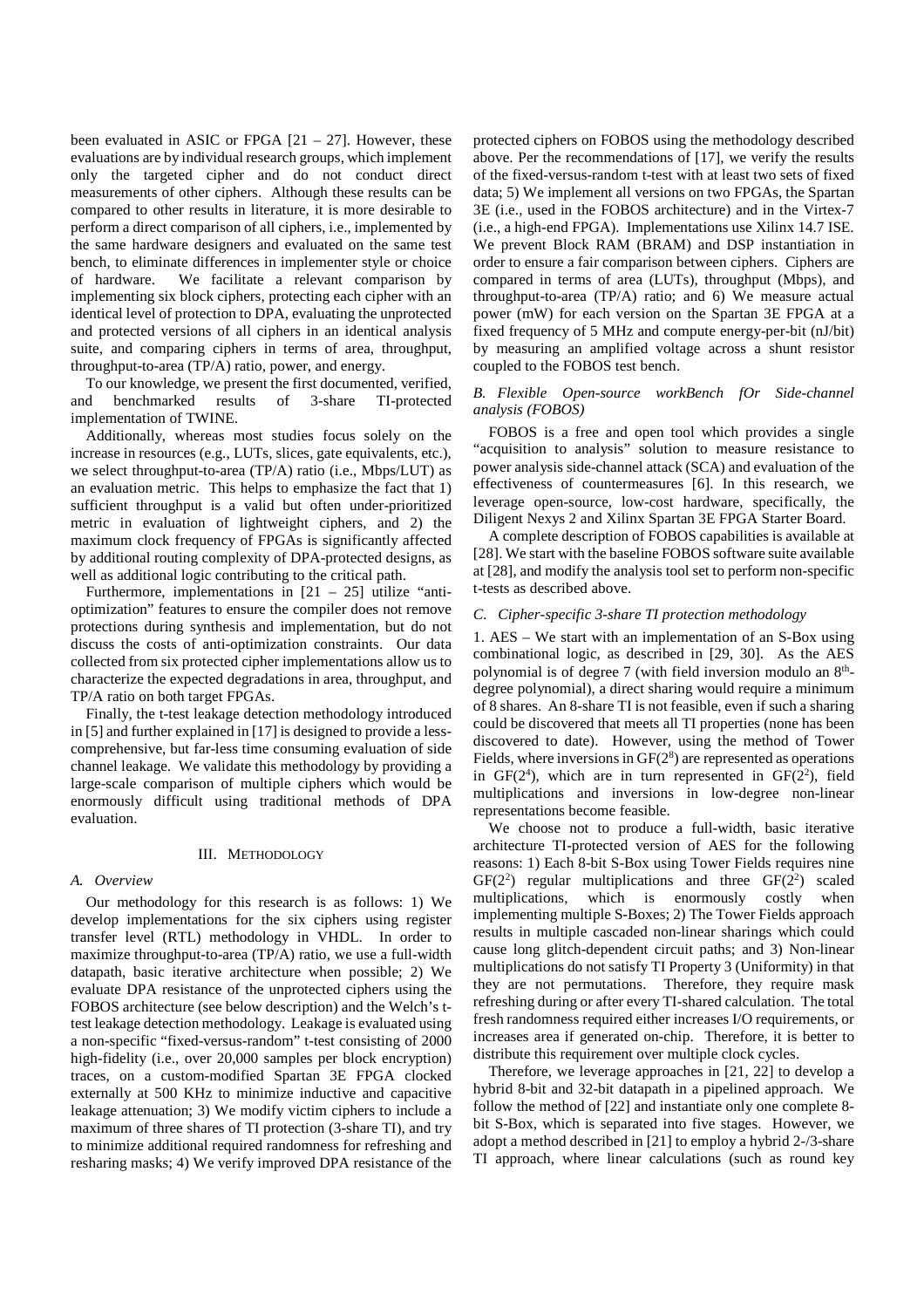addition, column multiplications, basis conversions, affine transformations, etc.) are conducted on only two shares to save resources.

Our resulting protected design has a 5-stage pipeline, where one S-Box operation commences every clock cycle. A 128-bit round completes every 16 cycles, with one additional cycle occupied by a programmed stall. Therefore, a 128-bit block encryption executes in 175 clock cycles. The design uses 16 bits of fresh randomness for resharing from two to three shares, and two fresh remasking bits per  $GF(2<sup>2</sup>)$  multiplier and multiplierscalar instance, resulting in a total of 40 random bits required for each S-Box. The three shares are recombined into two shares at the end of the non-linear chain to reduce resources required for affine transformation, change of basis, 32-bit column multiplications, and round key addition.

2. SIMON – We adopt the SIMON 96/96 full-width implementation with basic iterative architecture available at [14] and modify as necessary for our test methodology. A 3share threshold implementation (TI) of SIMON is easily achieved using the methodology described in [7] and [25]. SIMON, a member of the ARX (Addition, Rotation, XOR) family of ciphers, uses only a single 2-input 48-bit AND to achieve non-linearity. Therefore, a 3-share TI of this quadratic equation is achieved without requiring any cascading or composite functions.

TI properties 1 (non-completeness) and 2 (correctness) are satisfied, as each share lacks at least one of the component shares in its calculation. The non-linear nature of the round function suggests that the shares are not a permutation, and therefore do not automatically satisfy Property 3 (Uniformity). However, uniformity is satisfied in this case by considering the key shares, included in each TI-share calculation, as a source of randomness [25]. Therefore, no mask refreshing is required in SIMON 3-share TI, which leads to a very efficient TI-protected implementation.

3. SPECK – SPECK, like SIMON, is an ARX cipher with nonlinearity provided by addition modulo  $2^{48}$ . Masking additions against DPA is possible using formulas such as  $x = x' +$  $r_x \mod 2^n$ , where x' is a masked variable and  $r_x$  is an arithmetic mask. However, SPECK operations contain components that require Boolean masking (e.g., rotations and XORs) in addition to arithmetic masking. Techniques that employ both Boolean and arithmetic masking have been investigated for ciphers using modulo addition, e.g., [31].

While it is possible to apply the above conversion techniques to SPECK, the resulting protected design is likely to be resource intensive and highly complex. Accordingly, we have chosen an alternative approach using only Boolean masking. The authors in [32] describe a technique to achieve a three-share threshold implementation (TI) for a 32-bit adder using the Kogge-Stone adder. First published in [33], the Kogge-Stone adder produces recursive carry "generate" and "propagate" trees. The total number of stages required is  $n = [log_2 k] + 1$ , where *k* is number of adder bits (e.g. 48 bits required for SPECK). Therefore,  $n = 7$  for SPECK, where the first stage (Stage 0) is a preprocessing stage.

In the Kogge-Stone adder, the largest AND-gate is 2-input. Therefore, the maximum degree *d* of non-linearity is 2, and the adder can be shared using  $d + 1 = 3$  shares. We adopt the TI



Fig. 1 48-bit 3-share TI-protected Kogge-Stone Adder used in SPECK, where a<sub>i</sub> and b<sub>i</sub> are operands, p<sub>i</sub> are propagation bits, g<sub>i</sub> are generation bits, m<sub>i</sub> are random masking bits, and  $s_i$  are summation bits.

method as outlined in [32], which requires  $k = 48$  bits (denoted  $m_i$ ) for mask refreshing in the preprocessing stage in order to satisfy the TI uniformity property. However, we also provide mask refresh bits for stages 1 through 6 in order to satisfy the TI uniformity property. The number of mask refresh bits required decreases logarithmically for each stage. The total number of bits required is  $k + \sum_{i=1}^{\lfloor log_2 k \rfloor} k - 2^{i-1}$ , or 273 bits for one complete 48-bit addition.

It is infeasible to provide 273 random bits in one clock cycle. Additionally, the performance of seven levels of cascaded nonlinear TI operations in one clock cycle risks leaking information through glitch dependencies. Therefore, we adopt a multi-cycle architecture executing in eight clock cycles per round, in which carry chain results are registered after every non-linear computation on shared components. 273 bits amortized over eight clock cycles results in a requirement of 34 bits per clock cycle – a large requirement but at least feasible.

The Kogge-Stone modulo  $2^{48}$  adder, as implemented in SPECK, is shown in Fig. 1. Registers are placed at the output of each stage (including preprocessing Stage 0), and at the end of the round.

4. PRESENT – A 3-share TI-protected version of PRESENT is efficiently achieved using the strategies described in [23, 24]. PRESENT uses a 4-bit S-Box of cubic degree. Therefore, a direct sharing using a minimum of four shares is possible. However, a 3-share version is achieved by defining composite functions *F* and *G* such that  $F(x) \cdot G(x) = S(x)$ , and where *F* and *G* are quadratic. Such a composition is  $S(x) =$  $A(G(G(Bx \oplus c) \oplus d))$ , where *A*, *B*, *G*, *c* and *d* are defined in [23].

We utilize the innovation described in [24] where one reusable function *G* is defined for all 3-share S-Box computations. However, in keeping with our strategy of fullwidth implementations using basic iterative architecture, we instantiate all six instances of the function *G*, vice the single instance described in [24].

As discussed in [24], the uniformity property is satisfied for the shared functions *G*, since the output is a permutation on the input. Therefore, no additional randomness is required.

5. LED – A 3-share TI implementation of LED is achieved using the methodology described above for PRESENT, since LED uses the PRESENT S-Box. The only additional consideration for LED is that the PRESENT permutation is essentially "no-cost" in hardware," whereas linear transformations conducted in LED (e.g., MixColumnsSerial) are costly. Therefore, there is a tradeoff to consider in using a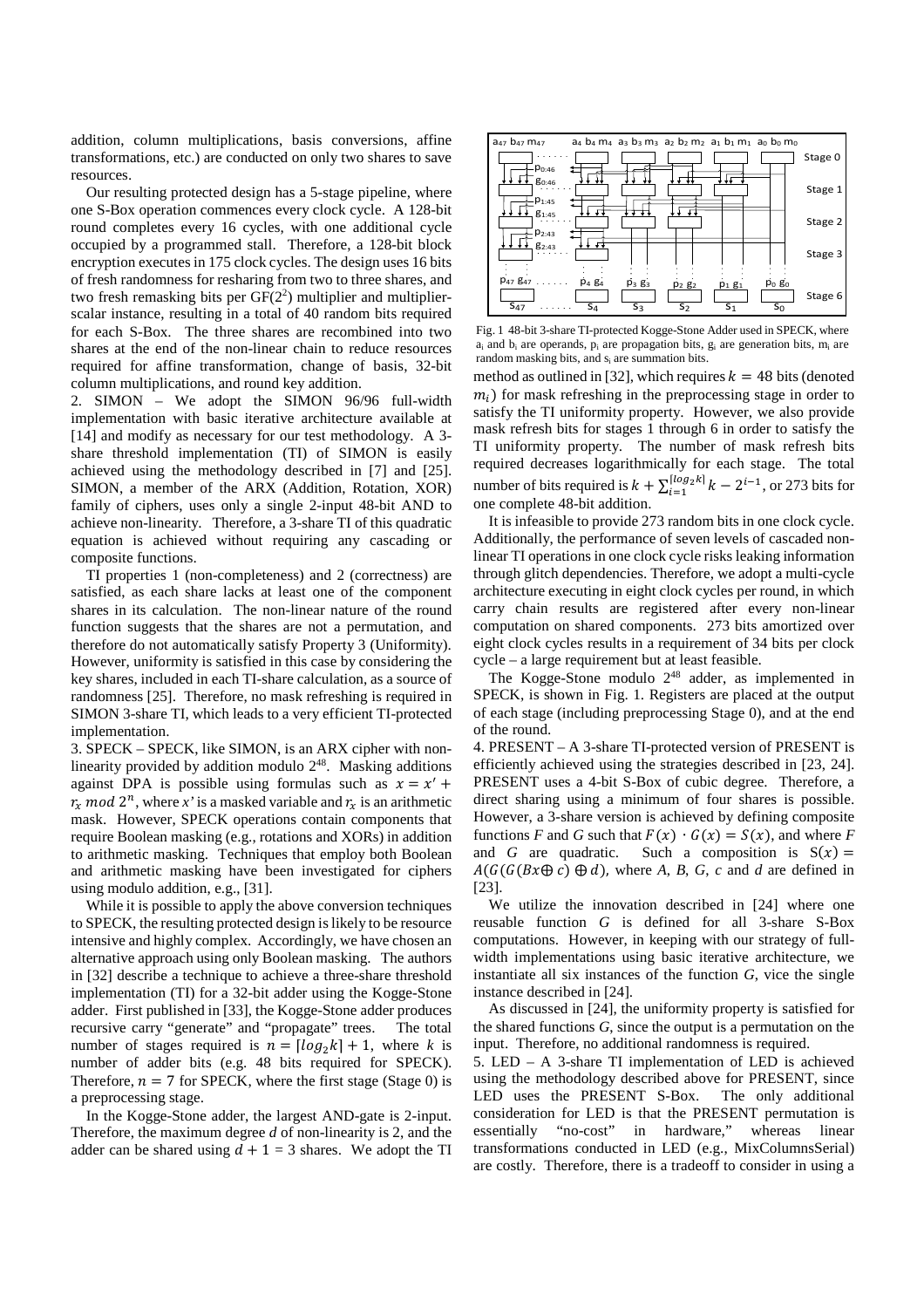hybrid 2-/3-share structure as documented for AES in order to reduce the number of matrix multiplier instances. However, this would require addition of random bits for resharing, whereas LED would otherwise require no random bits. Therefore, we maintain a strict 3-share TI-protected LED and accept the cost of instantiating three matrix multipliers for our full-width basic iterative architecture.

6. TWINE – TWINE uses a 4-bit S-Box based on a cubic function (i.e.,  $d = 3$ ) and is designed using the same strategy as the AES S-Box, i.e., a field inversion followed by an affine transformation. The S-Box is defined as  $S(x) =$  $A(x \oplus b)^{-1}$  *mod p*, where *A*, *p*, and *b* are defined in [12].

To achieve a three-share TI we employ a strategy previously used for AES in [34]. According to Fermat's Little Theorem (FLT),  $a^p \equiv a \mod p$ , and  $a^{p-2} \equiv a^{-1} \mod p$ . In this case, we can compute  $x^{14} \equiv x^{-1}$  in GF(2<sup>4</sup>). This conveniently decomposes into two cascaded multipliers of quadratic order, which enables our three-share TI. The FLT inverter also uses three squares per share, but the squares are nearly free (e.g. two XOR gates) and are linear operators.

In contrast to PRESENT and LED, the cascaded multipliers on  $GF(2<sup>4</sup>)$  are not permutations – they do not satisfy the TI uniformity property. Refreshed masking is required at each of the two levels to ensure this property. Uniformity is achieved with one random bit per 4-bit multiplier, for a total of two bits per S-Box and 16 bits per clock cycle in a basic iterative architecture. The three-share FLT inverter as applied in TWINE is shown in Fig. 2.

# *D. Assumptions and Simplifications*

We adopt several assumptions and simplifications: 1) Any required round keys are computed "on-the-fly;" 2) Only the encryption case is implemented, as use of the encryption mode is often sufficient to implement both encryption and decryption in an authenticated cipher based on a given block cipher; 3) Only round functions are masked; key scheduling is not masked (with the exception of SIMON, where key sharing is required to achieve uniformity and is relatively low cost). As discussed in [24], a relevant comparison of ciphers is achieved without key masking; 4) Randomness is simulated by ingesting a large number of random bits (e.g., 256 bits for AES) and reusing them after rotations by prime numbers (such as 43 or 61 bits), since an integrated PRNG would require significant additional resources. This assumption of randomness does not affect our tests for a short number of total clock cycles (i.e., 30 – 250 cycles) but is not secure for long-term cipher operation.

# IV. RESULTS

#### *A. Side channel resistance of unprotected versions*

The t-test graphical results for the unprotected implementations of AES, SIMON, SPECK, PRESENT, LED, and TWINE are shown in Figs 3a – 8a, respectively, where



Fig. 2 3-share TI GF(2<sup>4</sup>) inverter in TWINE, with 1-input squares and 2-input multipliers: All signals are triplicated for 3-share TI;  $m_0$  and  $m_1$  are random bits. Bus widths are 4 bits, except for  $m_0$  and  $m_1$ , which are a single bit.

time-domain (samples 1 through 20,000) are on the horizontal axis, and t-values are on the vertical axis;  $t = \pm 4.5$  are shown by the horizontal lines. All unprotected ciphers fail the t-test, since t-correlation values of  $|t| > 4.5$  appear at multiple sample values in each case.

### *B. Successful 3-share TI protected ciphers*

The ciphers, protected against  $1<sup>st</sup>$  order DPA using 3-share threshold implementations (TI) as described above, were retested using the same t-test methodology. Randomness for initial masking is externally generated in software. SIMON, PRESENT, LED, and TWINE achieved satisfactory t-tests using full-width basic iterative architecture. Their results are shown in Figs.  $4b$  and  $6b - 8b$ , respectively. We do not achieve full-width basic iterative architecture protected versions of AES and SPECK. The results for the AES 5-stage pipelined version and the SPECK 8-cycle-per-round multi-cycle version are shown in Figs. 3b and 5b, respectively.

# *C. Benchmarking of results*

Table II shows the results of benchmarking of the unprotected version of the ciphers in this study. Correct results are verified both in simulation (using Xilinx iSim) and by



Fig. 7(a) Unprotected LED Fig. 7(b) 3-share TI LED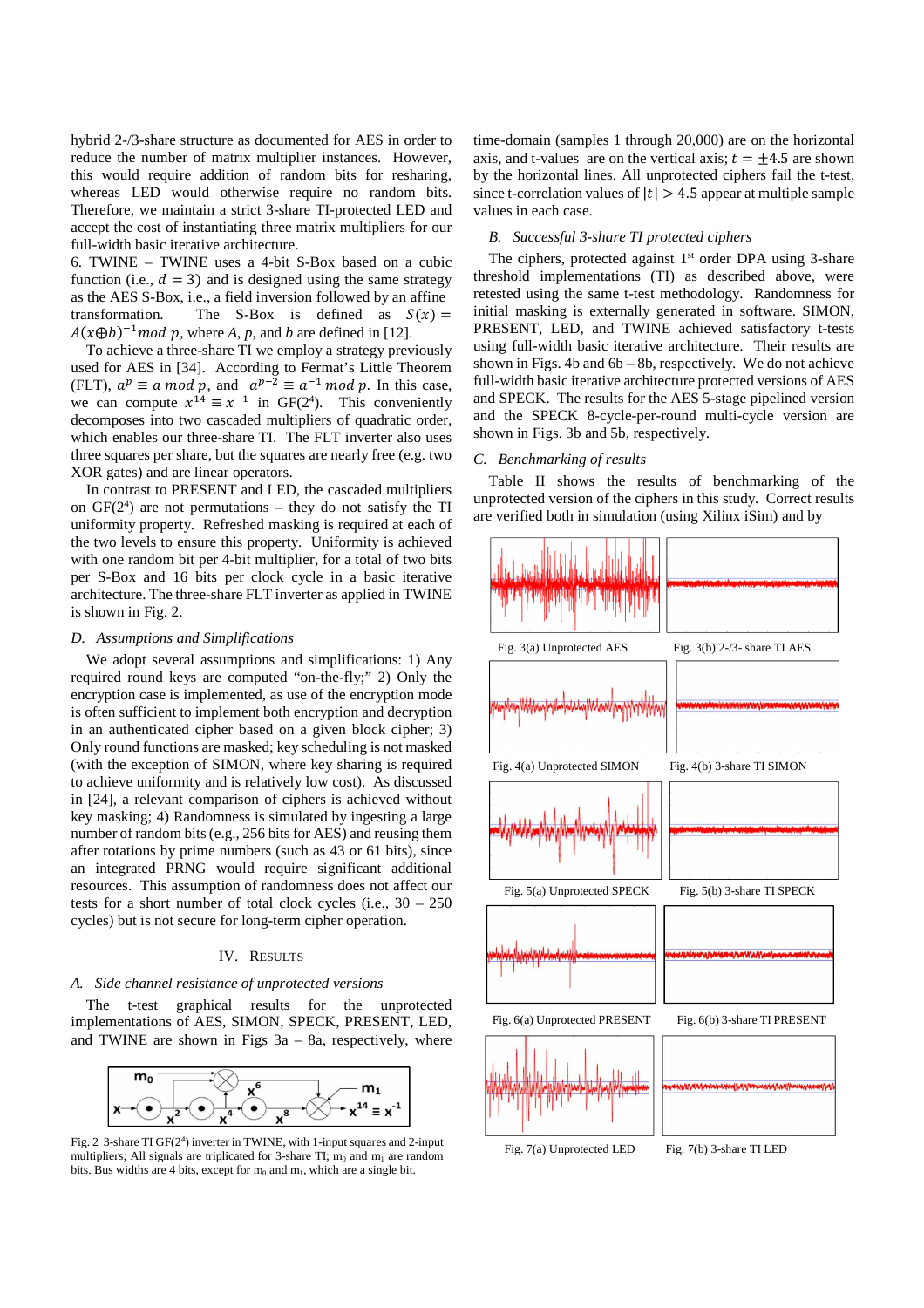

Fig. 8(a) Unprotected TWINE Fig. 8(b) 3-share TI TWINE

verifying the ciphertext output on actual hardware. The results are generated using Xilinx 14.7 for the Virtex-7 (shown as V7), and the Spartan 3E (shown as S3E). Frequency "Freq" is shown in MHz; Throughput (TP) is shown in Mbps, and throughputto-area (TP/A) ratio is shown as Mbps/LUT. The rankings are based on results in the Virtex-7, and are in order of lowest area (in LUTs), highest throughput, and highest TP/A ratio.

Table III shows the results of benchmarking of the protected versions of the ciphers that successfully passed the t-test and did not show signs of leakage. Table IV shows average power (consisting of static and dynamic power, in mW) and energy/bit (nJ/bit) for unprotected and protected ciphers as measured by FOBOS across a shunt resistor on the Spartan 3E at 5 MHz.

## *D. Cost of anti-optimization constraints*

KEEP constraints prevent nets from being absorbed into adjacent or higher-echelon logic blocks. KEEP HIERARCHY prevents Xilinx XST from attempting to "flatten" a hierarchy of netlists, which could result in optimized results for resource use and reduction of critical path. The Xilinx KEEP constraints are not designed to provide designs that preserve algorithmic countermeasures, but rather are designed to produce better implementation results by permitting modules and blocks to be optimized separately.

However, KEEP can ensure separation of signal paths that are intended by the designer to be logically separate, in order to reduce the possibility of correlation through DPA. We follow the recommendations of  $[21 - 25]$  and apply KEEP constraints for all protected versions in this research.

KEEP, however, imposes a cost in terms of area, throughput, and throughput-to-area (TP/A) ratio. In our implementations, the use of anti-optimization constraints causes an average of

TABLE II

RESULTS OF IMPLEMENTATION OF UNPROTECTED CIPHERS ON VIRTEX-7 (V7) AND SPARTAN 3E (S3E) FPGAS

| AND SEARTAIN JE (SJE) I I UAS |     |      |      |            |            |                |            |      |
|-------------------------------|-----|------|------|------------|------------|----------------|------------|------|
|                               | Dev | AES  | AES  | <b>SMN</b> | <b>SPK</b> | PRT            | <b>LED</b> | TWN  |
| Arch                          |     | Full | Pipl | Full       | Full       | Full           | Full       | Full |
| Area                          | V7  | 2620 | 697  | 435        | 385        | 381            | 602        | 302  |
| (LUT)                         | S3E | 2845 | 1182 | 565        | 634        | 595            | 727        | 296  |
| Area                          | V7  | 991  | 253  | 146        | 130        | 133            | 211        | 122  |
| (Slice)                       | S3E | 1691 | 806  | 403        | 462        | 408            | 486        | 229  |
| Freq                          | V7  | 229  | 326  | 624        | 363        | 537            | 309        | 552  |
| (MHz)                         | S3E | 73   | 128  | 176        | 111        | 177            | 116        | 200  |
| TP                            | V7  | 2937 | 238  | 1152       | 1245       | 1108           | 411        | 982  |
| (Mbps)                        | S3E | 934  | 94   | 329        | 380        | 366            | 134        | 355  |
| TP/A                          | V7  | 1.12 | 0.34 | 2.65       | 3.24       | 2.91           | 0.68       | 3.25 |
| ratio                         | S3E | 0.33 | 0.08 | 0.57       | 0.61       | 0.62           | 0.19       | 1.2  |
| Rank                          |     |      |      |            |            |                |            |      |
| Area                          | V7  | 7    | 6    | 4          | 3          | $\overline{2}$ | 5          | 1    |
| TP                            | V7  |      | 7    | 3          | 2          | $\overline{4}$ | 6          | 5    |
| TP/A                          | V7  | 5    | 7    | 4          | 2          | 3              | 6          |      |

Ciphers abbreviated as "SMN" (SIMON), "SPK" (SPECK), "PRT" (PRESENT), "TWN" (TWINE). "Arch" refers to architecture; "Full" (fullwidth, basic-iterative), "Pipl" (pipelined), or "MC" (multi-cycle). Virtex-7 contain 4 6-input LUT per slice; Spartan 3E contain 2 4-input LUT per slice.

TABLE III RESULTS OF PROTECTED CIPHERS AS IMPLEMENTED ON VIRTEX-7 (V7) OR

| SPARTAN 3E (S3E) FPGAS |     |       |                |            |                |              |       |  |
|------------------------|-----|-------|----------------|------------|----------------|--------------|-------|--|
|                        | Dev | AES   | <b>SMN</b>     | <b>SPK</b> | PRT            | LED          | TWN   |  |
| Arch                   |     | Pipl  | Full           | МC         | Full           | Full         | Full  |  |
| Area                   | V7  | 1791  | 1520           | 3328       | 1317           | 1691         | 2573  |  |
| (LUT)                  | S3E | 2387  | 2151           | 4792       | 1707           | 2175         | 2946  |  |
| Area                   | V7  | 902   | 434            | 1714       | 429            | 928          | 1256  |  |
| (Slice)                | S3E | 1736  | 1404           | 3958       | 1221           | 1290         | 1777  |  |
| Freq                   | V7  | 106   | 456            | 334        | 189            | 145          | 207   |  |
| (MHz)                  | S3E | 86    | 176            | 108        | 70             | 55           | 67    |  |
| TP                     | V7  | 77    | 841            | 143        | 390            | 193          | 367   |  |
| (Mbps)                 | S3E | 63    | 326            | 46         | 143            | 73           | 118   |  |
| TP/A                   | V7  | 0.043 | 0.553          | 0.043      | 0.296          | 0.114        | 0.143 |  |
| ratio                  | S3E | 0.026 | 0.151          | 0.010      | 0.084          | 0.033        | 0.040 |  |
| Rnd bits               |     | 40    | 0              | 34         | $\mathbf{0}$   | $\mathbf{0}$ | 16    |  |
| Rank                   |     |       |                |            |                |              |       |  |
| Area                   | V7  | 4     | $\overline{c}$ | 6          | 1              | 3            | 5     |  |
| TP                     | V7  | 6     | 1              | 5          | 2              | 4            | 3     |  |
| TP/A                   | V7  | 5     | 1              | 6          | $\overline{c}$ | 4            | 3     |  |
|                        |     |       |                |            |                |              |       |  |

"Rnd bits" indicates number of required random bits per clock cycle for mask resharing, refreshing, and satisfaction of TI uniformity property.

22% increase in LUTs, 4% reduction in frequency, and 21% reduction in TP/A ratios in the Virtex-7; and an average of 5% increase in LUTs, 16% reduction in frequency, and 20% reduction in TP/A ratios in the Spartan 3E.

# V. ANALYSIS

### *A. Analysis of results in this research*

SIMON has the highest throughput-to-area (TP/A) ratio of ciphers protected against 1<sup>st</sup> order DPA in this research, followed by PRESENT, TWINE, LED, SPECK, and AES. In terms of area, PRESENT is the smallest, followed by SIMON, LED, AES, TWINE, and SPECK; in terms of throughput, SIMON is the highest, followed by PRESENT, TWINE, LED, SPECK, and AES. It is important to consider TP/A ratio as a key performance metric, since 1) changes in cipher protection schemes affect frequency as well as area, and 2) the factors of throughput and area are needed to normalize ciphers that have different block sizes, different architectures, and varying clock cycles per block.

SIMON is particularly well-suited for threshold implementations, since its only non-linearity is the equivalent of a two-input 48-bit AND gate. Therefore, cascading of nonlinearity and random mask refreshing bits are not required.

PRESENT has the lowest area and second best TP/A ratio. Additionally, PRESENT has the lowest energy-per-bit and second-lowest average power. The 3-share TI S-Box implementation used in [23] and [24] requires only two cascaded levels of functions, and did not leak information in our t-test, even in a full-width implementation with no random refresh bits. The linear permutation layer of PRESENT is essentially "no cost" in hardware, which saves area in 3-share threshold implementations.

TABLE IV

| AVG POWER AND ENERGY-PER-BIT ON SPARTAN 3E FPGA @ 5 MHZ |      |            |            |            |      |            |  |  |
|---------------------------------------------------------|------|------------|------------|------------|------|------------|--|--|
|                                                         | AES  | <b>SMN</b> | <b>SPK</b> | <b>PRT</b> | LED  | <b>TWN</b> |  |  |
| Unprotected                                             |      |            |            |            |      |            |  |  |
| Avg Pwr (mW)                                            | 15.0 | 13.4       | 14.0       | 12.9       | 15.2 | 12.9       |  |  |
| Energy/bit (nJ/bit)                                     | 4.10 | 1.45       | 0.82       | 1.25       | 2.28 | 1.45       |  |  |
| Protected                                               |      |            |            |            |      |            |  |  |
| Avg Pwr $(mW)$                                          | 19.2 | 17.7       | 19.4       | 18.4       | 30.0 | 27.9       |  |  |
| Energy/bit (nJ/bit)                                     | 5.25 | 1.92       | 9.22       | 1.78       | 4.50 | 3.14       |  |  |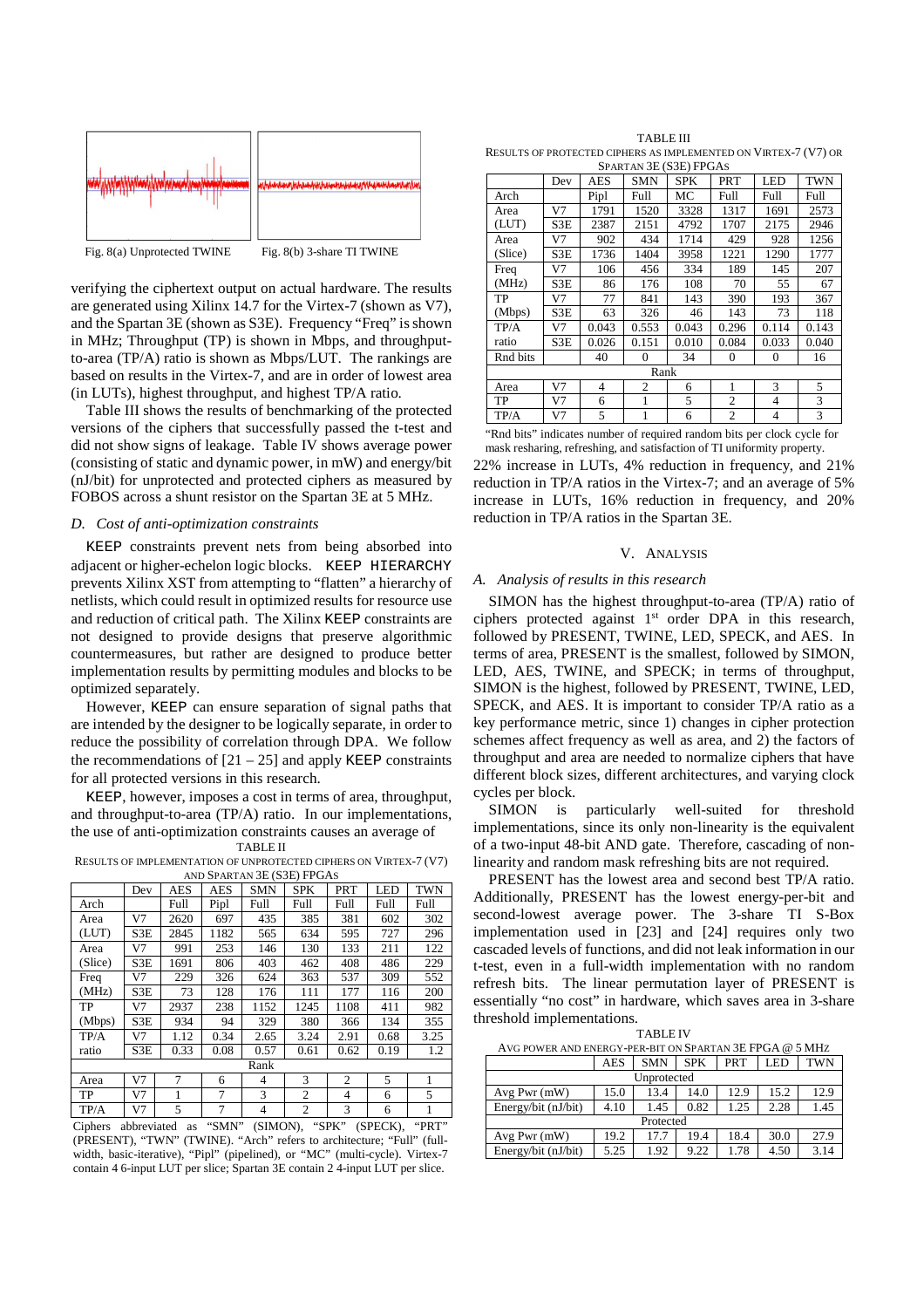LED uses the same S-Box as PRESENT, and thus has a relatively low masking cost. However, it has a higher area and significantly lower throughput than PRESENT, due to a higher number of rounds required (48 versus 31 for 80-bit keys). Additionally, the linear transformations in LED are more costly than PRESENT. In fact, each instantiation of MixColumnsSerial takes 140 LUTs on the Virtex-7, and must be instantiated three times for a 3-share TI. A recommendation would be to attempt a hybrid 2-/3- sharing, like that used in AES, at the cost of random resharing bits required at runtime.

TWINE comes in third for throughput and TP/A ratios. While the S-Box non-linear  $GF(2<sup>4</sup>)$  inverter strategy employed is simple, requires only two cascaded non-linear layers, and uses 16 bits of randomness per clock cycle for a validated 3 share TI, it has a relatively large growth in area, especially compared to an optimal unprotected TWINE using 4-bit LUT S-Boxes. A recommendation would be to consider a protected S-Box using the techniques discussed in [29] or [35].

AES trails most lightweight ciphers in terms of relative growth due to protection. This is a function of its 8-bit S-Box, which has a high algebraic degree, and requires four levels of cascaded non-linear functions (fewer levels are possible but require more complex non-linear functions).

Unfortunately, our protected version of SPECK finishes last or nearly last in all categories. This is due to the large cost of masking an adder defined in purely Boolean logic. A recommendation would be to investigate TI-constructions based on arithmetic masking techniques, and alternative adders with higher propagation delay (such as a multi-stage TIprotected carry propagate adder), but lower gate count.

# *B. Comparison with previous results*

Techniques and strategies from previous TI-implementations have been considered for adaptation to ciphers in this research. However, direct comparison with previous results is still difficult, since authors adopt different technologies and different optimization strategies, e.g., serial, low-area, etc.

Table V below shows previously reported results in ASIC or FPGA. Growth factor ("ratio") is shown as the ratio of protected to unprotected implementations, in terms of Gate Equivalents (GE) or slices. In some cases authors produce only a protected version, and compare to a previously published unprotected version. All ASIC implementations are compiled at a fixed frequency of 100 KHz; therefore, frequency, throughput, and throughput-to-area ratio are not relevant.

In terms of AES, our 8-bit 5-stage pipelined design has less area growth (i.e., 2.56 times more LUTs when comparing protected 8-bit to unprotected 8-bit pipelined AES), takes fewer clock cycles (175 versus 266 or 256), and uses fewer random refresh bits (40 versus 48 or 44). However, we mask only the status word and not the secret key, which accounts for some of the above savings.

Regarding PRESENT, although we employ a similar S-Box TI-protection strategy (i.e., the 3-share six-function technique used in [23]), we build a full-width basic iterative architecture, in contrast to their serial architectures. Since we invoke 16 S-Boxes per clock cycle, this accounts for the area growth of our protected version of nearly twice that of [23] and [24]. A direct comparison of growth in TP/A ratio is not possible, since the

| <b>TABLE V</b> |  |  |
|----------------|--|--|
| $-$            |  |  |

| PREVIOUS RESULTS OF TI-PROTECTED CIPHERS ADDRESSED IN THIS WORK |            |           |          |            |            |            |            |
|-----------------------------------------------------------------|------------|-----------|----------|------------|------------|------------|------------|
|                                                                 | <b>AES</b> | AES       | PRT      | <b>PRT</b> | <b>SMN</b> | <b>SPK</b> | <b>LED</b> |
| Width                                                           | 8          | 8         | 4        | 4          |            |            | 64         |
| Arch                                                            | 5          | 3         | S        | S          | S          | S          | 2          |
| Tech                                                            | 180        | 180       | 180      | 180        | S3E        | S3E        | 180        |
| UnPr                                                            | 2400       | 2400      | 1111     | 1111       | 36         | 43         |            |
| Pr                                                              | 10793      | 8171      | 2282     | 2105       | 96         | 99         | 20212      |
| Ratio                                                           | 4.50       | 3.40      | 2.05     | 1.89       | 2.67       | 2.30       |            |
| <b>Shares</b>                                                   | 3          | $2 - 3 -$ | 3        | 3          | 3          | 3          | 3          |
| Rnd                                                             | 48         | 44        | $\Omega$ | $\Omega$   | $\Omega$   | $\Omega$   | 0          |
| Cycl                                                            | 266        | 256       | 547      | 2996       | 4835       | 2048       | 96         |
| Ref                                                             | [22]       | [21]      | [23]     | [24]       | [25, 36]   | [26]       | [27]       |

"Width is datapath in bits; "Arch" is n-pipelined stages, or "S" (serial); "Tech" denotes FPGA or ASIC (nm); "UnPr" is unprotected, "Pr" is protected; "Ratio" is Pr/UnPr; "Rnd" is random bits; "Cycls" denotes clock cycles. "UnPr" and "Pr" express areas in GE (ASIC) or slices (FPGA).

ASIC versions are implemented at a fixed clock frequency which is not representative of the best performance achievable.

Regarding SIMON and SPECK, a closer comparison with previous results is possible, since the authors of [25, 26, 36] use the Spartan 3E FPGA. However, the goal of these studies is low area using strictly serial implementations, whereas our goal is optimal TP/A ratio. This explains why their ratios of growth in terms of area for protected versus unprotected are 2.7 (SIMON) and 2.3 (SPECK), which are less than our relative costs of 3.8 (SIMON) and 7.6 (SPECK) on the Spartan 3E.

The implementation of LED at [27] is similar to our fullwidth 64-bit datapath with 3-share TI-protection, however, it contains additional features to present fault attacks and uses a 128-bit key, and is thus not directly comparable.

## VI. CONCLUSION

In this research we performed a comparison of six secret-key ciphers – AES, SIMON, SPECK, PRESENT, LED, and TWINE – in terms of cost of protection against differential power analysis (DPA). We tested resistance to 1<sup>st</sup> order DPA of the unprotected versions of the above ciphers using the t-test leakage detection methodology on the FOBOS test bench. The results show that unprotected versions of all of the above ciphers failed the t-test and are vulnerable to DPA.

We then leveraged available published and theoretical techniques to produce 3-share threshold implementation (TI) protected versions of the above ciphers. We verified improved resistance of the protected ciphers to DPA using the t-test leakage detection methodology and the FOBOS test bench.

We then compared the unprotected and protected versions in terms of throughput, area, throughput-to-area (TP/A) ratio, power, and energy. Given an identical level of protection (i.e., 3-share threshold implementation) against DPA, SIMON has the highest TP/A ratio, followed by PRESENT, TWINE, LED, AES, and SPECK. However, PRESENT uses the least energyper-bit of the above protected ciphers.

All of the protected ciphers used anti-optimization constraints to ensure logical separation of shared signals and separation of non-linear modules to reduce potential leakage. An analysis of all ciphers in this research showed that antioptimization techniques result in an average of 22% increase in LUTs, 4% reduction in frequency, and 21% reduction in TP/A ratios in the Virtex-7; and an average of 5% increase in LUTs, 16% reduction in frequency, and 20% reduction in TP/A ratios in the Spartan 3E FPGAs.